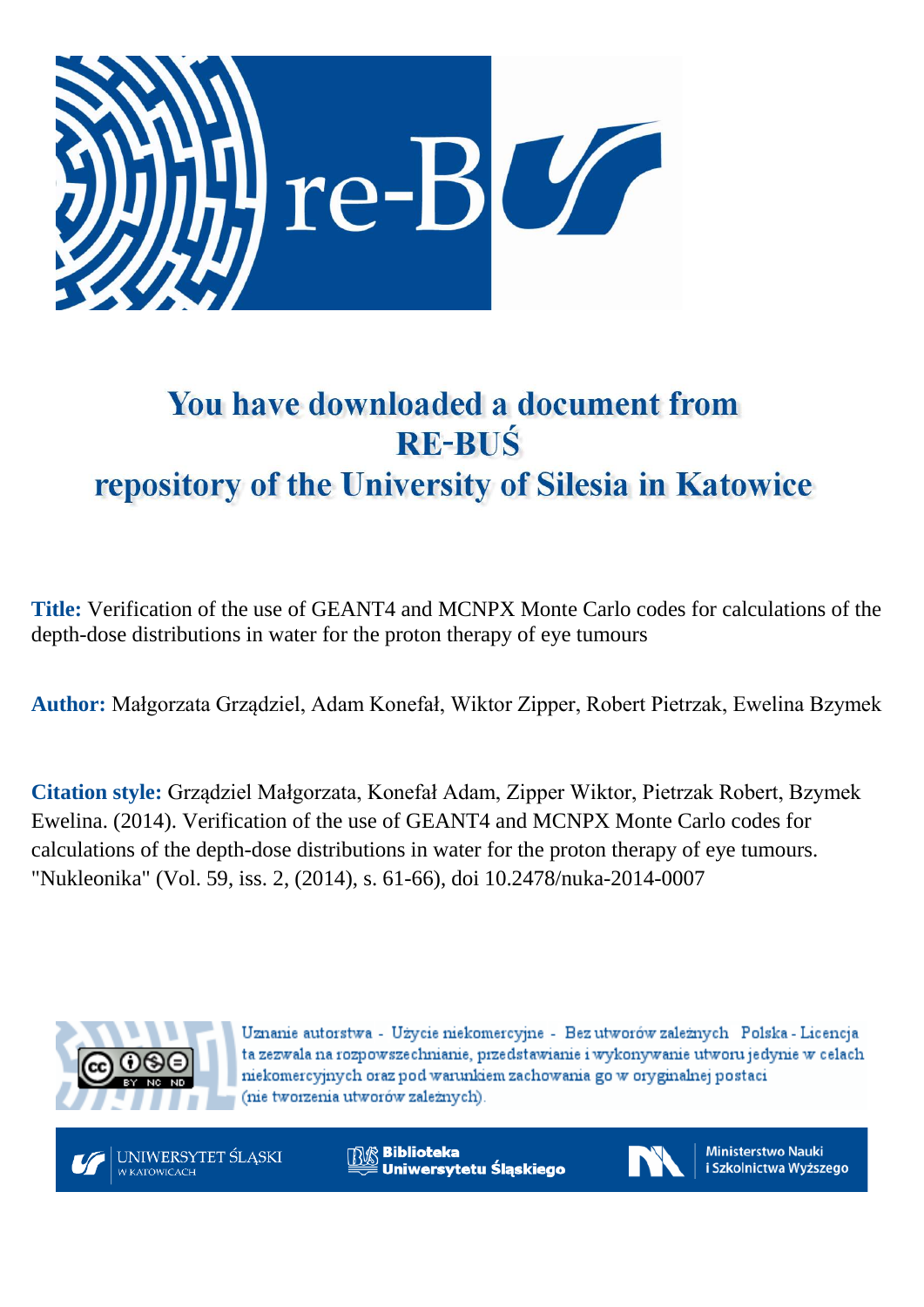

**Verification of the use of GEANT4 and MCNPX Monte Carlo codes for calculations of the depth-dose distributions in water for the proton therapy of eye tumours** 

**Małgorzata Grządziel, Adam Konefał, Wiktor Zipper, Robert Pietrzak, Ewelina Bzymek** 

**Abstract.** Verification of calculations of the depth-dose distributions in water, using GEANT4 (version of 4.9.3) and MCNPX (version of 2.7.0) Monte Carlo codes, was performed for the scatterer-phantom system used in the dosimetry measurements in the proton therapy of eye tumours. The simulated primary proton beam had the energy spectra distributed according to the Gauss distribution with the cut at energy greater than that related to the maximum of the spectrum. The energy spectra of the primary protons were chosen to get the possibly best agreement between the measured relative depth-dose distributions along the central-axis of the proton beam in a water phantom and that derived from the Monte Carlo calculations separately for the both tested codes. The local depth-dose differences between results from the calculations and the measurements were mostly less than 5% (the mean value of 2.1% and 3.6% for the MCNPX and GEANT4 calculations). In the case of the MCNPX calculations, the best fit to the experimental data was obtained for the spectrum with maximum at 60.8 MeV (more probable energy), FWHM of the spectrum of 0.4 MeV and the energy cut at 60.85 MeV whereas in the GEANT4 calculations more probable energy was 60.5 MeV, FWHM of 0.5 MeV, the energy cut at 60.7 MeV. Thus, one can say that the results obtained by means of the both considered Monte Carlo codes are similar but they are not the same. Therefore the agreement between the calculations and the measurements has to be verified before each application of the MCNPX and GEANT4 codes for the determination of the depth-dose curves for the therapeutic protons.

**Key words:** depth-doses • GEANT4 • MCNPX • therapeutic protons

M. Grządziel, A. Konefał<sup>⊠</sup>, W. Zipper, R. Pietrzak, E. Bzymek Department of Nuclear Physics and Its Application, Institute of Physics, University of Silesia, 4 Uniwersytecka Str., 40-007 Katowice, Poland, Tel.: +48 32 359 1888, Fax: +48 32 258 8431, E-mail: akonefal@us.edu.pl

Received: 26 June 2013 Accepted: 16 April 2014

# **Introduction**

The accurate calculations of doses delivered to patients are essential for successful proton therapy. The Monte Carlo computer simulation is considered to be the most accurate method used in these calculations. Its routine clinical application is limited because it needs the appropriately long computation time to get results with a good statistics. Therefore, the treatment planning systems are usually based on simplified methods. However, it is often necessary to make accurate calculations beyond a treatment planning system and the use of the Monte Carlo simulations is the best solution then. The purpose of the presented studies was verification of calculations of the depth-dose distributions in water using GEANT4 and MCNPX Monte Carlo codes for the proton therapy of eye tumours. The calculations were carried out for the real scatterer-phantom system used in the dosimetry measurements in a proton ocular radiotherapy. The first stage of the investigation was the check of agreement of results obtained with the use of the both codes. Finally, the calculated depth-dose distributions in water were compared with those obtained by means of dosimetry measurements. The both Monte Carlo codes are com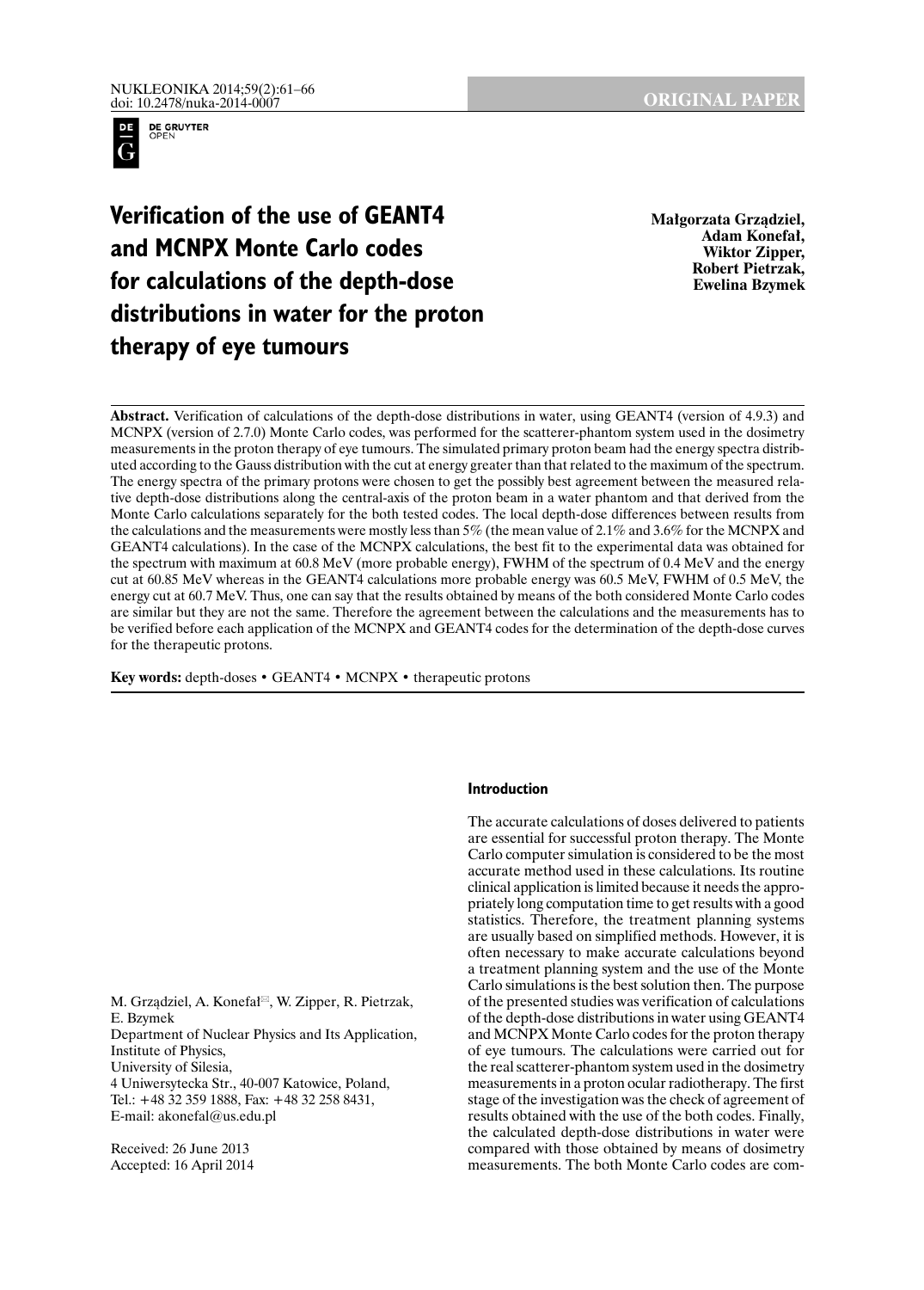monly used for various calculations in Hadron therapy as well as in classical radiotherapy and in radiation medical physics. GEANT4 and MCNPX codes were applied successfully for calculations of stopping power coefficients and ranges of electrons, protons and alpha particles in liquid water [1, 2], the determination of energy spectra of therapeutic X-rays in water [3] and energy spectra of protons [4], the determination of FWHM and depths of Bragg peak for protons with various energies [5, 6] and LET values for protons and carbon ions [7], calculations of CT images [8–10], a spread-out Bragg peak for a variable-magnetic-field-based energy-selection system [11] and radio-induced DNA damage quantifications [12], etc. There can be also found a lot of papers with applications of GEANT4 and MCNPX codes for purposes of radiation protection of patients and personnel operating medical devices. The examples of applications in the area of radiation protection can be calculations of a radiation field around accelerators [4, 13], estimations of the organ doses in HDR brachytherapy [14] and in proton eye therapy [15], estimations of the alpha doses absorbed during inhalation of short-lived radon progeny [16], the determination of uncertainties in the mean excitation energy of human tissue during proton therapy [17] and optimization of individual patient shielding [18], etc. Comparison of MCNPX and GEANT4 codes in the range of calculations of proton energy depositions for clinical use (CT images) performed by Titt *et al*. [10] are indicative to good agreements between results obtained by both codes. The GEANT4 code was also tested by Cirrone *et al*. [7] for proton dose calculations. However, the Cirrone's test was performed for the simple scatterer-phantom system for protons and carbon ions with energy of 62 AMeV  $(A - number of nucleons)$ . The presented investigations were carried out for the real scatterer-phantom system used in a proton ocular radiotherapy facility in the Henryk Niewodniczański Institute of Nuclear Physics of the Polish Academy of Sciences in Krakow (Poland), in which the 60 MeV proton beam is applied. The protons are accelerated in the AIC-144 isochronous cyclotron. The main Monte Carlo simulations were carried out using the computers in the Department of Nuclear Physics and Its Applications of the University of Silesia in Katowice (Poland) and the computers of PL-Grid Infrastructure, under the Linux operating system.

### **Materials and methods**

#### Monte Carlo simulations

GEANT4 in version of 4.9.3 and MCNPX in version of 2.7.0 were used in the simulation programs. The calculations were carried out for the default simulation parameters of the both codes. The simulated source of primary protons was in the shape of a circle with the radius of 9.5 mm. The primary proton spatial distribution was homogeneous in the plane perpendicular to the central-axis of the beam, i.e. to the directions of the proton propagation. The primary proton beam had the energy spectra distributed according to the Gauss distribution with the cut at energy greater than that corresponding to the maximum of the spectrum. The energy spectra was chosen separately for each code to get the possibly best fit to the experimental data, i.e. to the measured relative depth-dose distributions (curves) along the central-axis of the proton beam in a water phantom. In the case of the MCNPX calculations energy of the maximum of the spectrum was 60.8 MeV (more probable energy). FWHM of the spectrum was 0.4 MeV and the energy cut was at 60.85 MeV. In the case of the GEANT4 calculations the best fit to the experimental data was obtained for the spectrum with maximum at 60.5 MeV, the energy cut at 60.7 MeV and FWHM of 0.5 MeV.

The following physical processes were taking into account in the simulation:

- elastic and inelastic interactions, multiple scattering for protons and electrons and additional nuclear reactions for protons;
- photoelectric effect, Compton interaction, gamma conversion and Rayleigh scattering for photons;
- elastic/inelastic scattering and simple capture for neutrons;
- some others of the lower significance, for example, atomic relaxation, the Auger effect, radioactive decay, etc.

The depth-doses were calculated in logic detectors, i.e. in the determined volumes inside a  $10 \times 10 \times 10$  cm water phantom. Each logic detector was in the shape of a box of  $20 \times 20 \times 0.08$  mm. Wider logic detectors make it possible to get better statistic but it causes a decrease of accuracy of the depth-dose distribution determination, particularly, in the Bragg peak region. The distance between the centres of the neighbouring boxes was 0.1 mm. The simulated scatterer-phantom system is presented in Fig. 1. The geometric details of this system and materials used in its constructions are included in Table 1.

#### **Measurements**

Measurements of the depth-dose distributions along the central-axis of the proton beam in a water phantom were performed to verify the results obtained by the Monte Carlo calculations. The scatterer-phantom system applied in the measurements corresponded to the simulated one. The measurements were carried out with the use of the PTW 23343 Markus ionization chamber at the eye therapy room of the Institute of Nuclear Physics of the Polish Academy of Sciences in Krakow [19]. The ionization chamber was shifted from 2 to 30 mm (with the step shorter than 0.1 mm) to get one central-axis depth-dose curve in water. The measurements of the depth-doses were performed according to the recommendation of IAEA TRS-398 [20].

# **Results**

The first stage of the presented investigation was a comparison of the relative depth-dose distributions obtained with the use of MCNPX and GEANT4 codes. The depth-dose distributions were calculated along the central-axis of the considered proton beam in water for the scatterer-phantom system shown in Fig. 1. Additionally, the relative depth-dose distributions were calculated for each scatterer separately for the better comparison.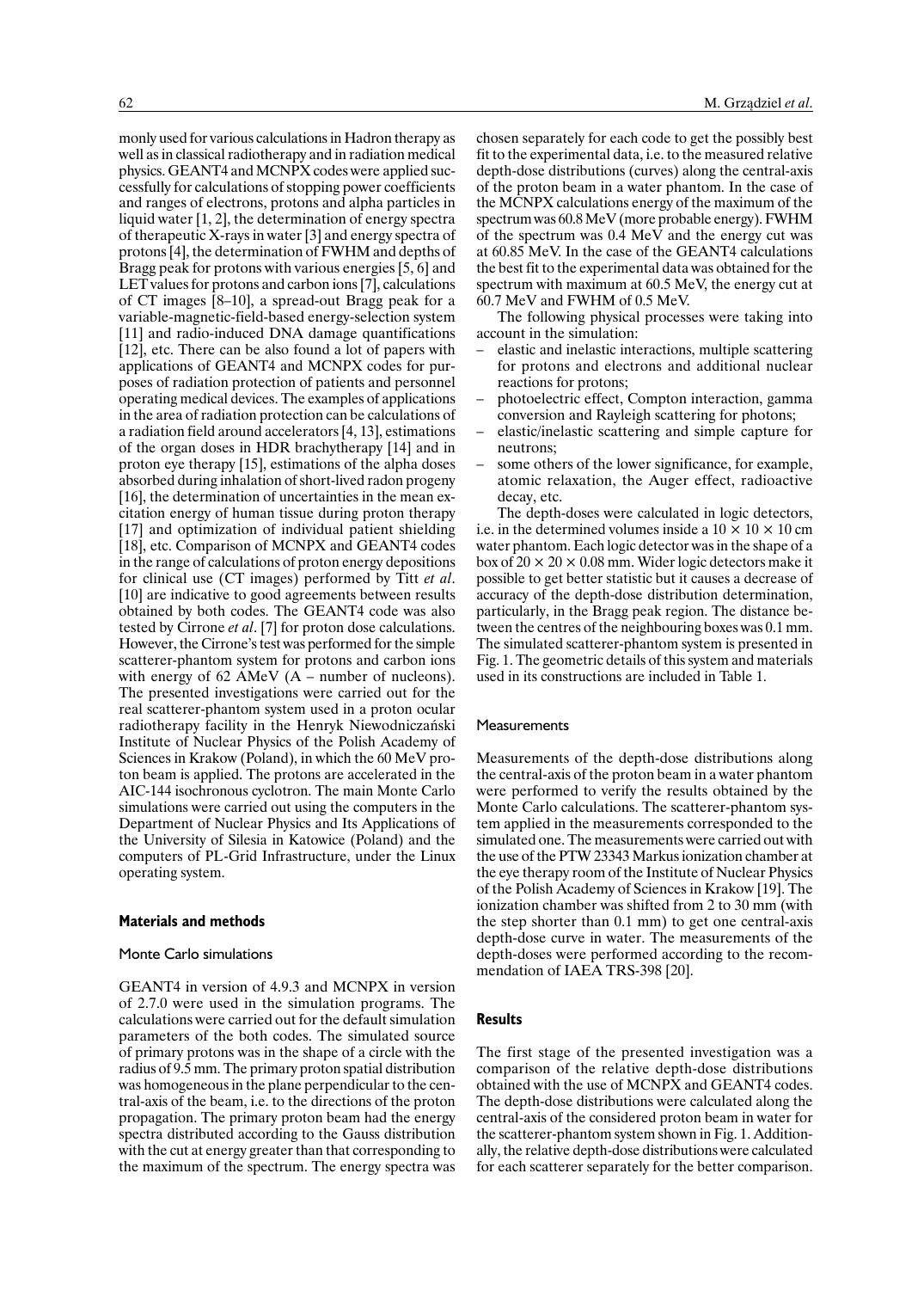

**Fig. 1.** Scheme of the simulated scatterer-phantom system applied for verification of a depth-dose distributions calculated with the use of GEANT4 and MCNPX codes.

The obtained curves are compared in Fig. 2. The parameters of the calculated curves are included in Table 2.

The Bragg peaks obtained with the use of MCNPX code are slightly shifted (i.e. about 0.1 mm) compared with that derived from the GEANT4 calculations for each considered scatterer with the exception of the ionization chambers where the complete agreement appears. Moreover, the GEANT4 calculations give the 0.1 mm wider Bragg peaks than those calculated with the use of the MCNPX code. In the case of the relative

**Table 1.** The detailed information about the geometry and materials of the simulated scatterer-phantom system

| Thickness along<br>central-axis of beam<br>Simulated object<br>(cm)    |        | Distance between centre<br>of object and centre<br>of phantom (cm)* | Material and its density<br>$(g/cm^3)$ |  |
|------------------------------------------------------------------------|--------|---------------------------------------------------------------------|----------------------------------------|--|
| Dispersing foil                                                        | 0.0025 | 1100                                                                | Ta, 16.65                              |  |
| Kapton window                                                          | 0.003  | 149                                                                 | $4C_{22}H_{10}O_5N_2$ , 1.42           |  |
| Aluminium components<br>of four-segment two-ring<br>ionization chamber | 0.0008 | 90.0054<br>90.6046<br>92.0046<br>92.6096                            | Al, 2.7                                |  |
| Kapton components of four-<br>-segment two-ring ionization<br>chamber  | 0.01   | 90<br>90.61<br>92<br>92.61                                          | $4C_{22}H_{10}O_5N_2$ , 1.42           |  |
| Air volume of first therapy<br>monitor ionization chamber              | 0.262  | 74                                                                  | $N-78\%,$ O-21%, Ar-1%,<br>0.0012      |  |
| Carbon components of first<br>therapy monitor ionization<br>chamber    | 0.001  | 73.8745<br>74.1255                                                  | C, 2.1                                 |  |
| Kapton components of first<br>therapy monitor ionization<br>chamber    | 0.005  | 73.8715<br>73.8745<br>74.1255<br>74.1285                            | $4C_{22}H_{10}O_5N_2$ , 1.42           |  |
| Air volume of second therapy<br>monitor ionization chamber             | 0.262  | 61                                                                  | N-78%, O-21%, Ar-1%,<br>0.0012         |  |
| Carbon components of second<br>therapy monitor ionization<br>chamber   | 0.001  | 68.8745<br>69.1255                                                  | C, 2.1                                 |  |
| Kapton components of second<br>therapy monitor ionization<br>chamber   | 0.005  | 68.8715<br>68.8745<br>69.1255<br>69.1285                            | $4C_{22}H_{10}O_5N_2$ , 1.42           |  |
| PET (polyethylene terephthalate)<br>phantom wall                       | 0.054  | 5.1                                                                 | $3C_{10}H_8O_4$ , 1.27                 |  |
| Water phantom                                                          | 10     | $\boldsymbol{0}$                                                    | $H_2O, 1.00$                           |  |

 \*The distances included in column 3 were used in the calculations. In the real system the precision of some distances is of course unreachable, because of many reasons like the thermal effect, for example. It gives its contribution to the differences between the calculated depth-dose distributions and the measured one.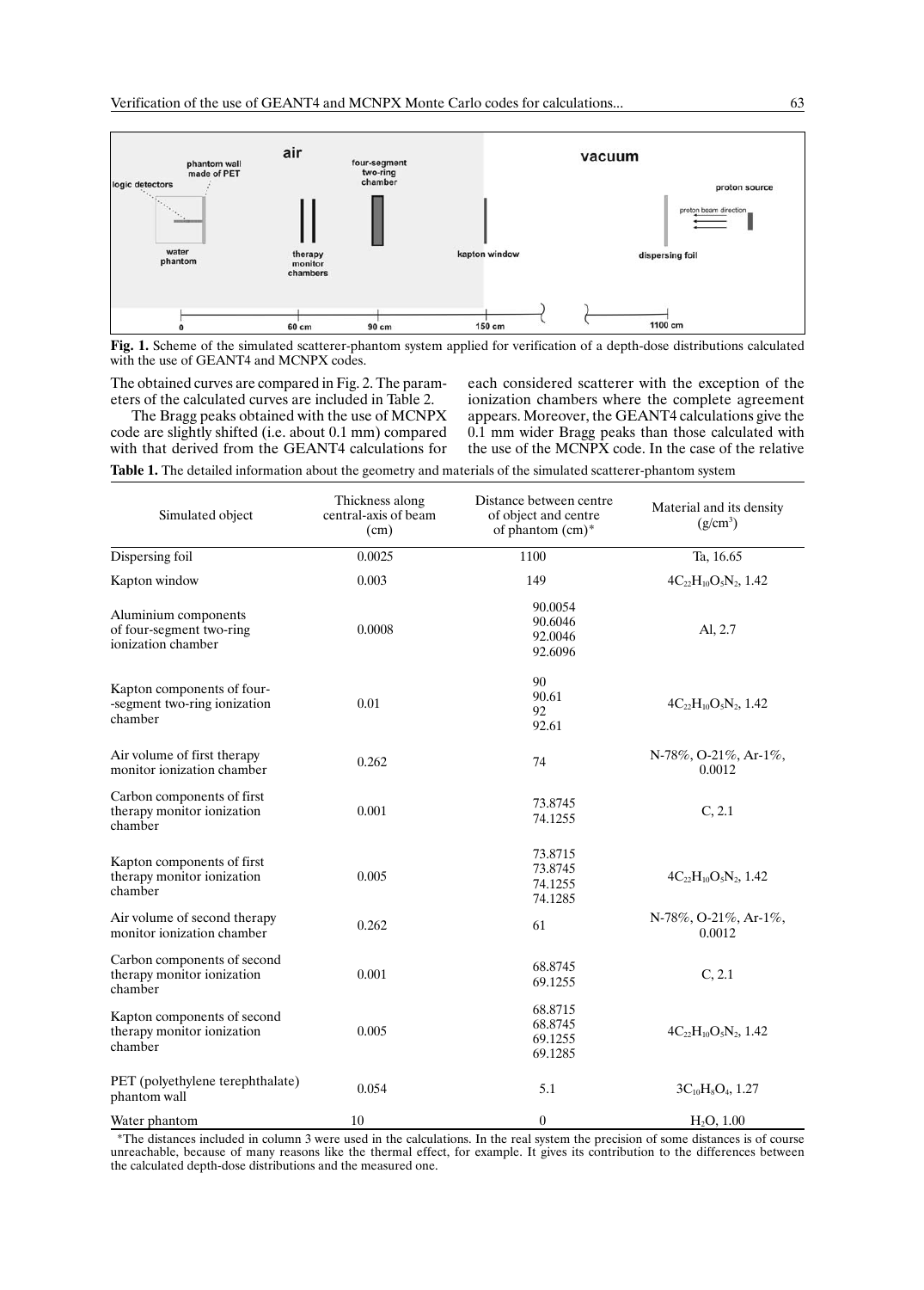

**Fig. 2.** The comparison of the relative depth-dose distributions along the central-axis of the proton beam in the water phantom, calculated with the use of the GEANT4 and MCNPX codes, for each considered scatterer separately. There are no visible differences between the curves calculated using the GEANT4 code and the MCNPX one. The values of a square of the Pearson correlation coefficients  $R^2$  for the relative depth-dose curves calculated with the use of GEANT4 and MCNPX are close to 1 for each scatterer. It is indicative to a good agreement between calculations performed by means of the both codes.

depth-dose curves calculated applying the MCNPX code the ratio of the minimum dose to the maximum dose  $D_{min}$  $D_{\text{max}}$  is equal to 0.19 for each considered scatterer contrary to the GEANT4 calculations where the values of  $D_{\text{min}}/D_{\text{max}}$ range from 0.17 to 0.18. However,  $D_{min}/D_{max}$  is equal to 0.19 for the both codes for the full scattering system.

In the second stage of the presented study the obtained relative depth-dose curves for the full scatterer- -phantom system were compared with those from the experiment. The comparison of the calculations and the measurements is presented in Figs. 3, 4 and Table 3. The square of the Pearson correlation coefficient was also determined for the calculated and measured rela-

tive depth-dose curves presented in Fig. 3 to check the agreement between the curves from the Monte Carlo calculations and from the measurements. There is a good correlation between the data obtained with the use of the MCNPX and GEANT4 codes ( $R^2$ <sub>MCNPX</sub> GEANT4 = 0.999) as well as between the calculated curves and the measured curve  $(R^2_{\text{MCNPX}\_\text{Meas}} = 0.997, R^2_{\text{GEANT4}\_\text{Meas}}$  $= 0.996$ ). The local differences between the measured and calculated relative depth-doses are less than 5% in most cases (see Fig. 4) for the uncertainty in the Monte Carlo calculations (statistical fluctuations) less than 4% and for the measuring error of about 1%. The mean value of the local differences is equal to 2.1% and 3.6%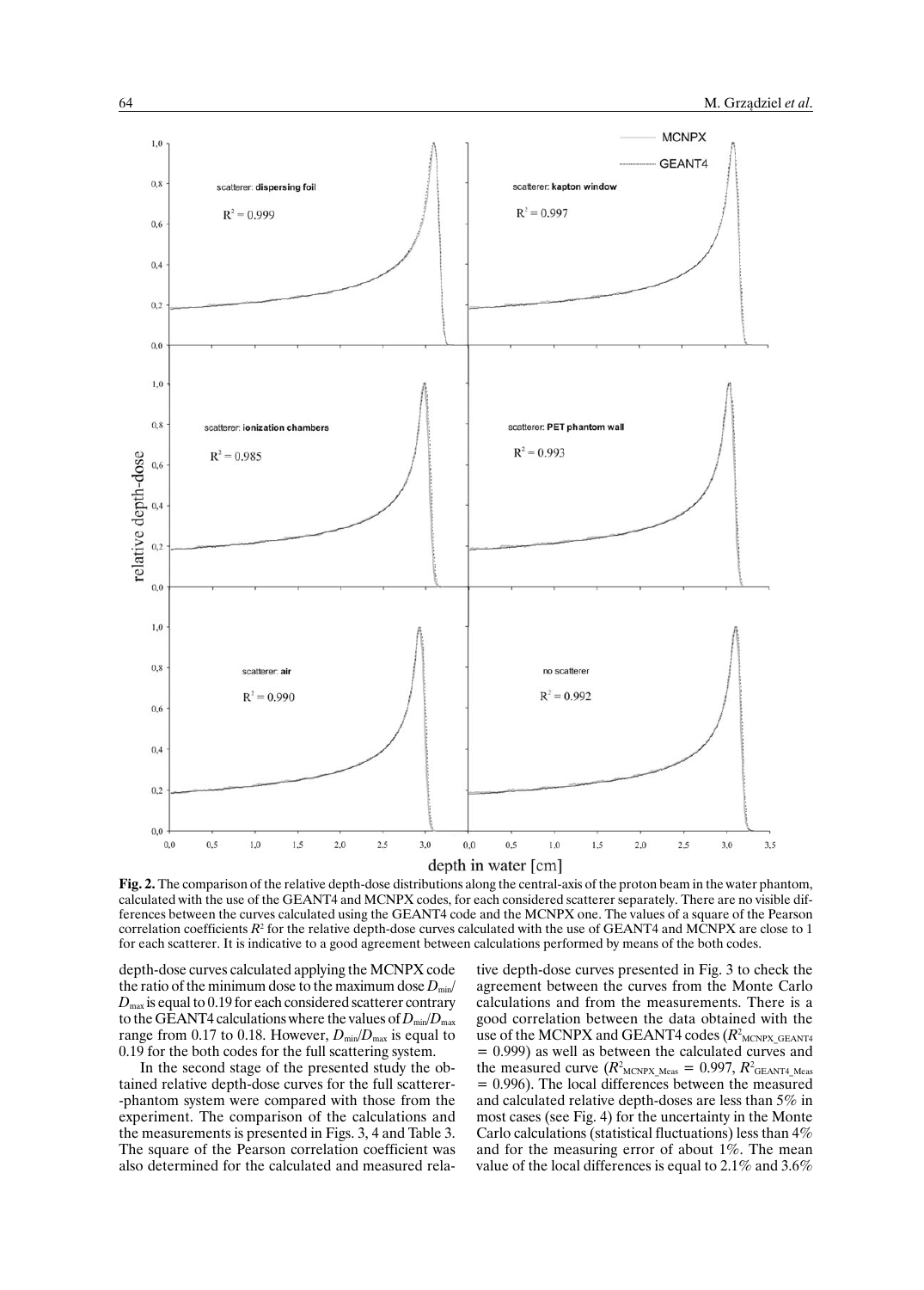**Table 2.** The parameters ( $D_{min}/D_{max}$ , FWHM of Bragg peak, the depth of the maximum dose) describing the relative depth-dose distributions along the central-axis of the beam in the water phantom, obtained for the proton beam after passing through vacuum. Air, the dispersing foil, the Kapton window, the therapy monitor chambers, the PET phantom wall and the full scattering system consisting of all mentioned scatterers

| Scatterer              | $D_{\min}/D_{\max}$ * |              |        | FWHM of Bragg peak (mm) |        | Depth of maximum dose (mm) |  |
|------------------------|-----------------------|--------------|--------|-------------------------|--------|----------------------------|--|
|                        | GEANT4                | <b>MCNPX</b> | GEANT4 | <b>MCNPX</b>            | GEANT4 | <b>MCNPX</b>               |  |
| Vacuum                 | 0.17                  | 0.19         | 3.1    | 3.0                     | 31.1   | 31.0                       |  |
| Air                    | 0.18                  | 0.19         | 3.1    | 3.0                     | 29.4   | 29.3                       |  |
| Dispersing foil        | 0.18                  | 0.19         | 3.1    | 3.0                     | 30.9   | 31.0                       |  |
| Kapton window          | 0.18                  | 0.19         | 3.1    | 3.0                     | 31.0   | 30.9                       |  |
| PET phantom wall       | 0.18                  | 0.19         | 3.1    | 3.0                     | 30.4   | 30.3                       |  |
| Ionization chambers    | 0.18                  | 0.19         | 3.1    | 3.0                     | 29.8   | 29.8                       |  |
| Full scattering system | 0.19                  | 0.19         | 3.1    | 3.0                     | 27.3   | 27.4                       |  |

 $*D_{\text{min}}$  – the minimum dose, i.e. the dose registered in the first bin adjacent to the surface of water.  $D_{\text{max}}$  – the dose at the depth of the Bragg peak.

**Table 3.** The comparison of the parameters of the measured and calculated relative depth-dose distributions along the central- -axis of the proton beam in water for the full scattering system

|              | $D_{\min}/D_{\max}$ | FWHM of Bragg peak<br>(mm) | Depth of maximum dose<br>(mm) |
|--------------|---------------------|----------------------------|-------------------------------|
| Measurements | 0.20                | 2.8                        | 28.1                          |
| <b>MCNPX</b> | 0.19                | 3.0                        | 28.1                          |
| GEANT4       | 0.19                | 3.1                        | 27.9                          |

The PET phantom wall was converted into the equivalent water layer.



**Fig. 3.** The relative depth-dose distributions along the central- -axis of the beam in the water phantom for the considered proton beam, for the full scatterer-phantom system. The curves were obtained with the use of the Monte Carlo calculations based on the GEANT4 and MCNPX codes as well as on the measurements performed by the Markus ionization chamber. The presented curves were obtained after the conversion of the PET phantom wall into the equivalent water layer.  $R<sup>2</sup>$ <sub>MCNPX\_GEANT4</sub> – a square of the Pearson correlation coefficient for the curves calculated with the use of the MCNPX code and the GEANT4 code,  $R_{\text{MCNPX\_Meas}}^2$  – a square of the Pearson correlation coefficient for the curve calculated applying the MCNPX code and the measured curve,  $R^2$ <sub>GEANT4\_Meas</sub> – a square of the Pearson correlation coefficient for the curve calculated using the GEANT4 code and the curve from the measurements.

for the MCNPX and GEANT4 calculations, respectively. The maximum local differences do not exceed  $10\%$ . The greatest differences appear in the range of depths with the largest gradient of the depth-dose, i.e. in the region of the Bragg peak. It is caused by the fact that in this largest gradient region the active volume of the ionization chamber applied in the measurements contains the



**Fig. 4.** The local differences between the relative central-axis beam depth-doses obtained with the use of the Monte Carlo calculations and the measurements in the water phantom.

region with depth-doses differing significantly from each other. Thus, the readings of the ionization chamber are the mean depth-dose in the active volume whereas the logic detectors were several times thinner (in the direction of the beam propagation) than the active volume of the ionization chamber, to get the possibly precise representation of the depth-dose curves.

## **Discussion and conclusions**

The presented investigations were performed for the chosen materials (seven materials composed of six elements). The both considered Monte Carlo codes give the similar results for each considered scatter as well as for the full scattering system. However, it is worth noticing that the primary proton beam in the MCNPX calculations had the energy spectrum (more probable energy at 60.8 MeV, FWHM of 0.4 MV, energy